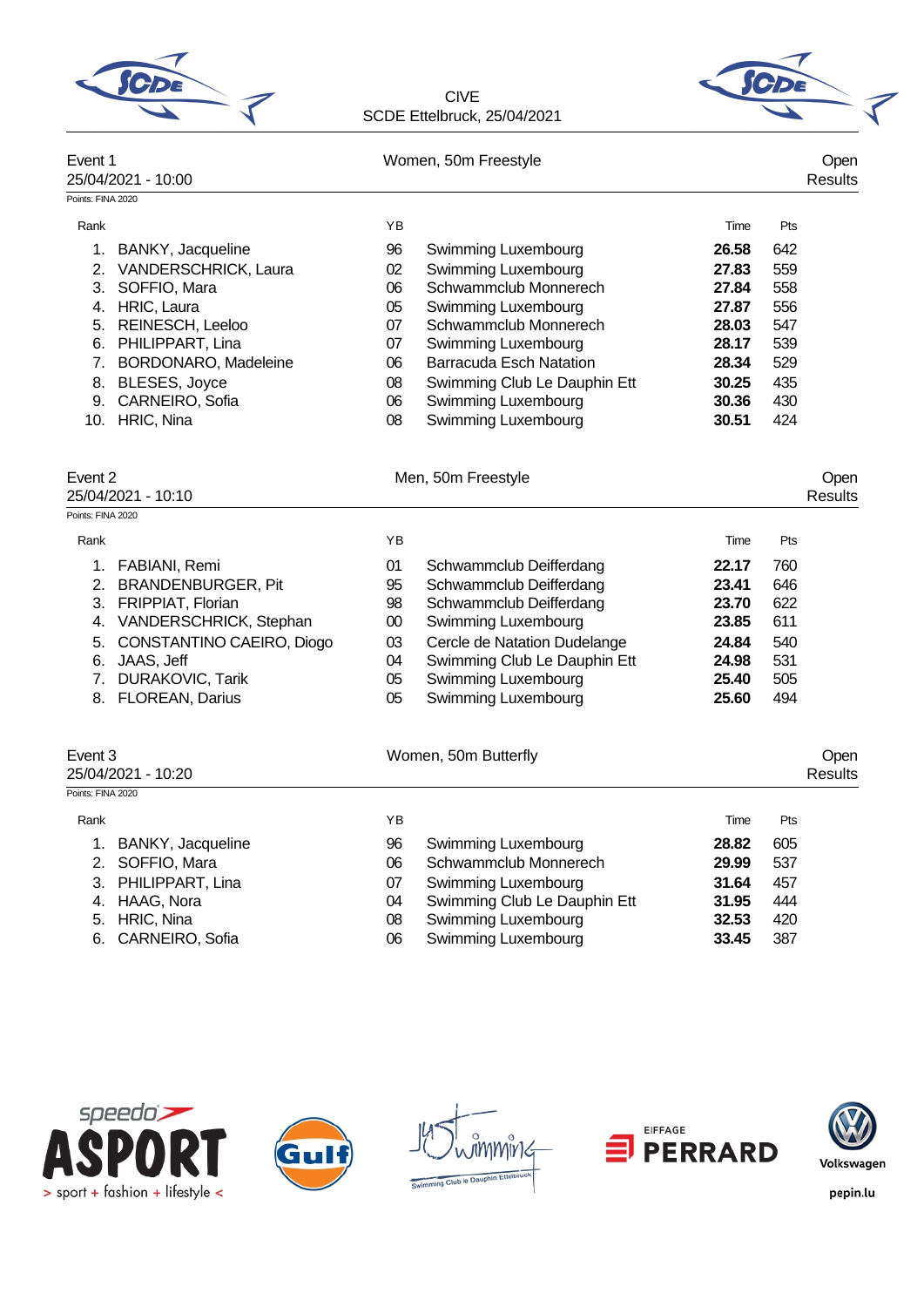|                           |                                                   |       |                      | SCDE Ettelbruck, 25/04/2021                                                    |                                 |                          |                        |
|---------------------------|---------------------------------------------------|-------|----------------------|--------------------------------------------------------------------------------|---------------------------------|--------------------------|------------------------|
| Event 4                   | 25/04/2021 - 10:30                                |       |                      | Men, 50m Butterfly                                                             |                                 |                          | Open<br><b>Results</b> |
| Points: FINA 2020         |                                                   |       |                      |                                                                                |                                 |                          |                        |
| Rank<br>1.<br>2.          | FABIANI, Remi<br>JAAS, Jeff<br>3. FLOREAN, Darius |       | YB<br>01<br>04<br>05 | Schwammclub Deifferdang<br>Swimming Club Le Dauphin Ett<br>Swimming Luxembourg | Time<br>25.59<br>26.77<br>27.84 | Pts<br>613<br>536<br>476 |                        |
| Event 5                   | 25/04/2021 - 10:50                                |       |                      | Women, 100m Breaststroke                                                       |                                 |                          | Open<br><b>Results</b> |
| Points: FINA 2020<br>Rank |                                                   |       | YB                   |                                                                                | Time                            | Pts                      |                        |
| 1.                        | ALBERS, Neele<br>36.44<br>50m:                    | 36.44 | 05<br>100m: 1:16.77  | Swimming Club Le Dauphin Ett<br>40.33                                          | 1:16.77                         | 535                      |                        |
| 2.                        | <b>BORDONARO, Madeleine</b><br>36.80<br>50m:      | 36.80 | 06<br>100m: 1:18.19  | <b>Barracuda Esch Natation</b><br>41.39                                        | 1:18.19                         | 507                      |                        |
| Event 6                   | 25/04/2021 - 11:00                                |       |                      | Men, 100m Breaststroke                                                         |                                 |                          | Open<br><b>Results</b> |
| Points: FINA 2020         |                                                   |       |                      |                                                                                |                                 |                          |                        |
| Rank<br>1.                | <b>BRANDENBURGER, Pit</b>                         |       | YB<br>95             | Schwammclub Deifferdang                                                        | Time<br>1:03.43                 | Pts<br>673               |                        |
|                           | 50 <sub>m</sub> :<br>29.87                        | 29.87 | 100m: 1:03.43        | 33.56                                                                          |                                 |                          |                        |
|                           | 2. ROLKO, Ricky<br>31.07<br>50m:                  | 31.07 | 99<br>100m: 1:05.73  | Swimming Luxembourg<br>34.66                                                   | 1:05.73                         | 605                      |                        |
|                           | 3. KEMP, Finn<br>31.54<br>50m:                    | 31.54 | 05<br>100m: 1:07.97  | Swimming Luxembourg<br>36.43                                                   | 1:07.97                         | 547                      |                        |
| Event 7                   | 25/04/2021 - 11:10                                |       |                      | Women, 100m Butterfly                                                          |                                 |                          | Open<br><b>Results</b> |
| Points: FINA 2020         |                                                   |       |                      |                                                                                |                                 |                          |                        |
| Rank                      |                                                   |       | YB                   |                                                                                | Time                            | Pts                      |                        |
| 1.                        | REINESCH, Leeloo<br>50m:<br>31.46                 | 31.46 | 07<br>100m: 1:07.94  | Schwammclub Monnerech<br>36.48                                                 | 1:07.94                         | 519                      |                        |
|                           | 2. HRIC, Laura<br>50m:<br>32.12                   | 32.12 | 05<br>100m: 1:08.98  | Swimming Luxembourg<br>36.86                                                   | 1:08.98                         | 496                      |                        |
| 3.                        | SOFFIO, Mara<br>50m:<br>32.43                     | 32.43 | 06<br>100m: 1:11.41  | Schwammclub Monnerech<br>38.98                                                 | 1:11.41                         | 447                      |                        |
|                           | 4. HAAG, Nora<br>50m:<br>33.58                    | 33.58 | 04<br>100m: 1:11.94  | Swimming Club Le Dauphin Ett<br>38.36                                          | 1:11.94                         | 437                      |                        |
| 5.                        | PHILIPPART, Lina<br>50m:<br>33.53<br>speedo       | 33.53 | 07<br>100m: 1:14.53  | Swimming Luxembourg<br>41.00                                                   | 1:14.53                         | 393                      |                        |
|                           |                                                   |       |                      | <b>EIFFAGE</b>                                                                 | <b>PERRARD</b>                  |                          | Volkswagen             |
|                           |                                                   |       |                      | Swimming Club le Dauphin Ettelbrud                                             |                                 |                          |                        |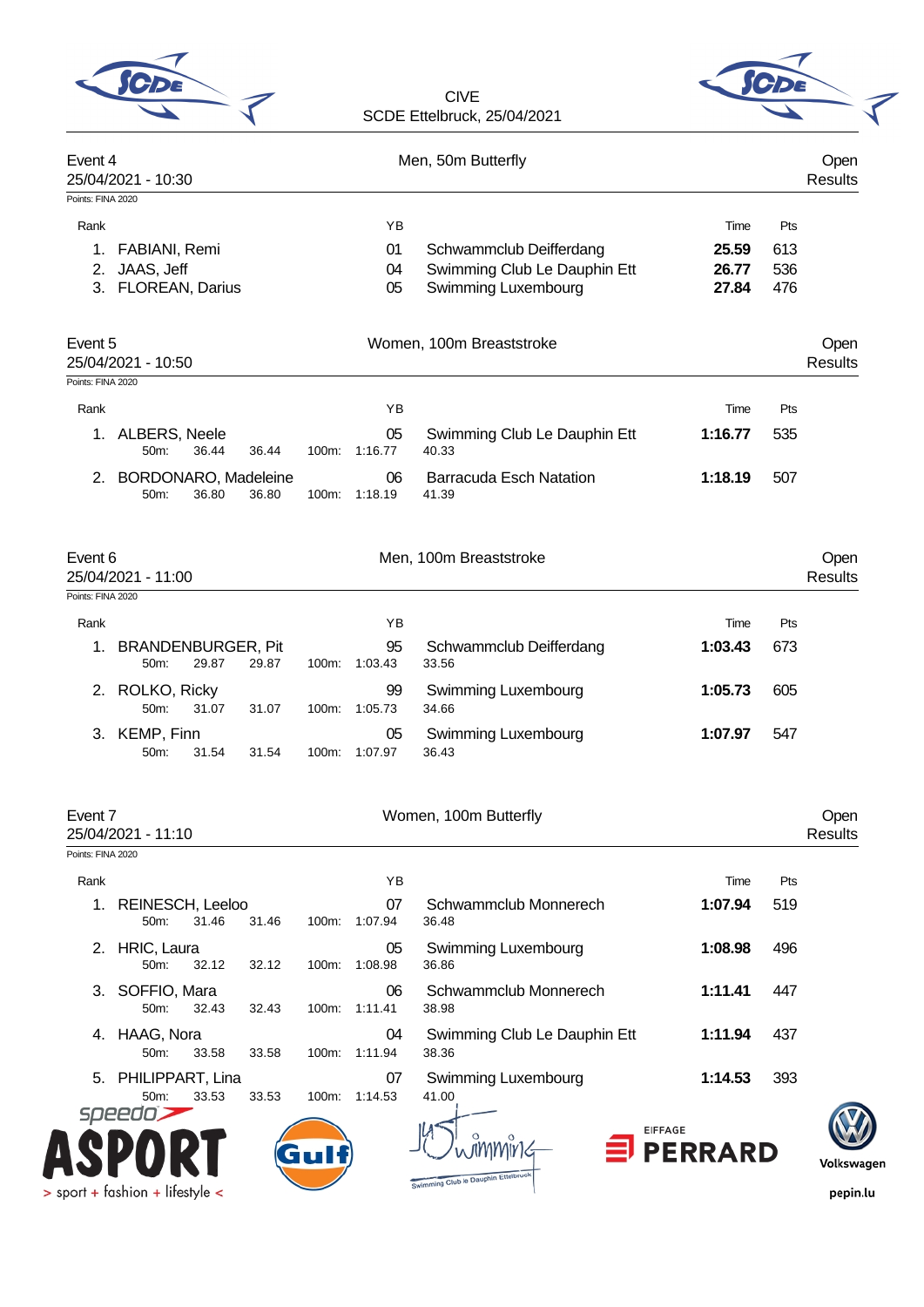



## Event 7, Women, 100m Butterfly, Open

| Rank |                             |       |       |          | ΥB            |                                       | Time    | Pts |
|------|-----------------------------|-------|-------|----------|---------------|---------------------------------------|---------|-----|
| 6.   | HRIC, Nina<br>$50m$ :       | 34.22 | 34.22 | 100m:    | 08<br>1:14.56 | Swimming Luxembourg<br>40.34          | 1:14.56 | 392 |
|      | 7. BLESES, Joyce<br>$50m$ : | 34.91 | 34.91 | $100m$ : | 08<br>1:15.99 | Swimming Club Le Dauphin Ett<br>41.08 | 1:15.99 | 371 |
| 8.   | CARNEIRO, Sofia<br>50m      | 35.10 | 35.10 | 100m:    | 06<br>1:17.12 | Swimming Luxembourg<br>42.02          | 1:17.12 | 355 |

| Event 8 | 25/04/2021 - 11:20<br>Points: FINA 2020 |       |       |          |               | Men, 100m Butterfly                   | Open<br>Results |     |  |
|---------|-----------------------------------------|-------|-------|----------|---------------|---------------------------------------|-----------------|-----|--|
|         |                                         |       |       |          |               |                                       |                 |     |  |
| Rank    |                                         |       |       |          | ΥB            |                                       | Time            | Pts |  |
| 1.      | STACCHIOTTI, Raphael<br>$50m$ :         | 25.65 | 25.65 | $100m$ : | 92<br>55.64   | Swimming Club Le Dauphin Ett<br>29.99 | 55.64           | 645 |  |
| 2.      | <b>FRIPPIAT, Florian</b><br>50m         | 25.91 | 25.91 | $100m$ : | 98<br>55.89   | Schwammclub Deifferdang<br>29.98      | 55.89           | 636 |  |
| 3.      | CONSTANTINO CAEIRO, Diogo<br>$50m$ :    | 27.49 | 27.49 | $100m$ : | 03<br>59.63   | Cercle de Natation Dudelange<br>32.14 | 59.63           | 524 |  |
| 4.      | <b>DURAKOVIC, Tarik</b><br>50m:         | 28.71 | 28.71 | $100m$ : | 05<br>1:01.68 | Swimming Luxembourg<br>32.97          | 1:01.68         | 473 |  |
|         | 5. FLOREAN, Darius<br>50m               | 29.26 | 29.26 | 100m:    | 05<br>1:04.81 | Swimming Luxembourg<br>35.55          | 1:04.81         | 408 |  |

| Event 9           | 25/04/2021 - 12:30          |       |       |                                      | Women, 200m Breaststroke |       |       |                              |         |       |         |       |  |
|-------------------|-----------------------------|-------|-------|--------------------------------------|--------------------------|-------|-------|------------------------------|---------|-------|---------|-------|--|
| Points: FINA 2020 |                             |       |       |                                      |                          |       |       |                              |         |       |         |       |  |
| Rank              |                             |       |       |                                      | ΥB                       |       |       |                              |         |       | Time    | Pts   |  |
| 1.                | ALBERS, Neele               |       |       |                                      | 05                       |       |       | Swimming Club Le Dauphin Ett |         |       | 2:43.36 | 558   |  |
|                   | $50m$ :                     | 37.64 | 37.64 | $100m$ :                             | 1:19.63                  | 41.99 | 150m: | 2:01.02                      | 41.39   | 200m: | 2:43.36 | 42.34 |  |
| 2.                | <b>BORDONARO, Madeleine</b> |       |       | <b>Barracuda Esch Natation</b><br>06 |                          |       |       |                              | 2:51.07 | 486   |         |       |  |
|                   | 50m                         | 38.58 | 38.58 | 100m:                                | 1:21.13                  | 42.55 | 150m. | 2:05.34                      | 44.21   | 200m: | 2:51.07 | 45.73 |  |









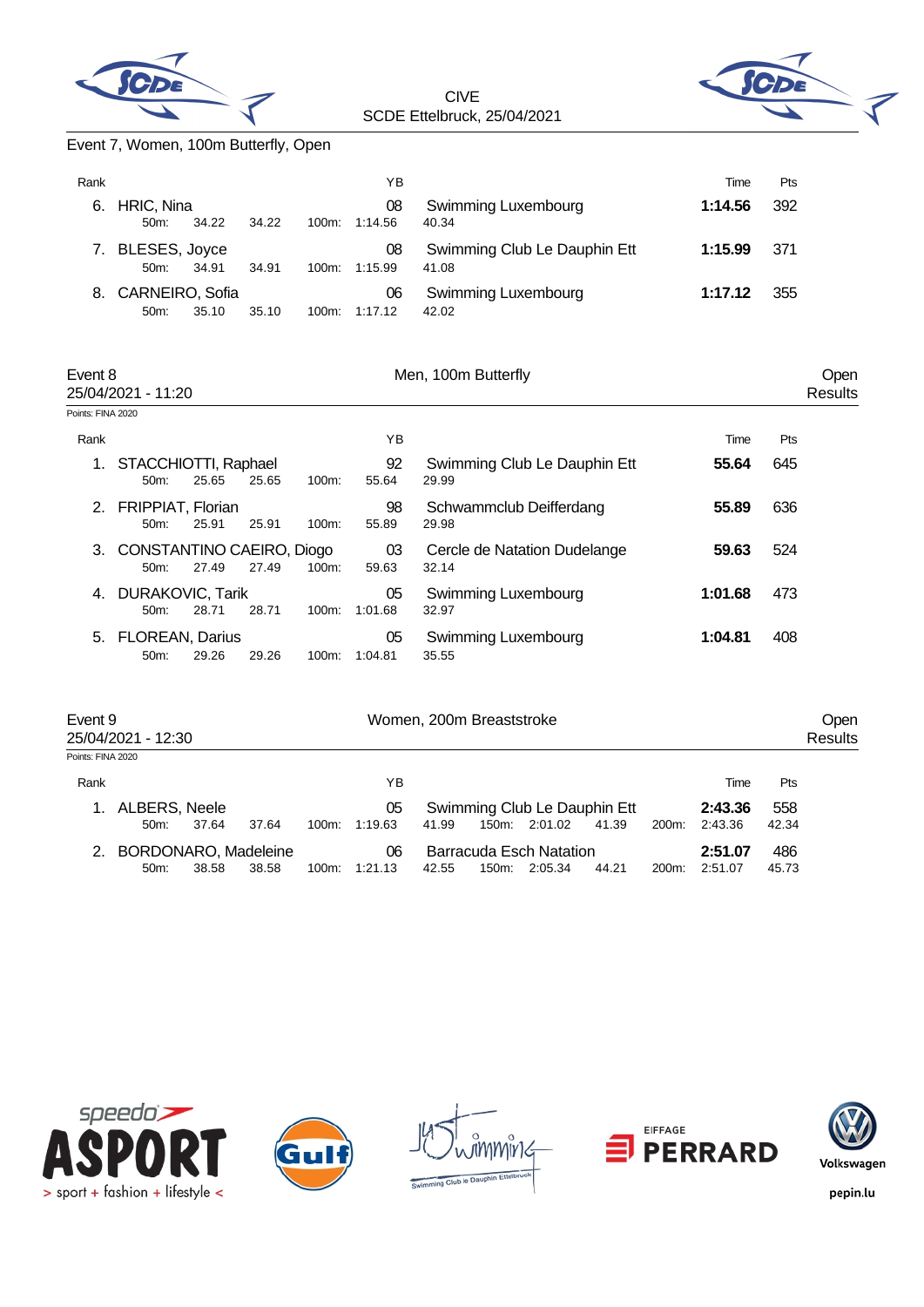| SC <sub>DE</sub> |  |
|------------------|--|
|                  |  |



| Event 10                                            | 25/04/2021 - 12:40           |                        |       |       |                     | Men, 200m Breaststroke                                                                                       | Open<br><b>Results</b> |
|-----------------------------------------------------|------------------------------|------------------------|-------|-------|---------------------|--------------------------------------------------------------------------------------------------------------|------------------------|
| Points: FINA 2020                                   |                              |                        |       |       |                     |                                                                                                              |                        |
| Rank                                                |                              |                        |       |       | ΥB                  | Time                                                                                                         | Pts                    |
| $1_{\cdot}$                                         | ROLKO, Ricky<br>50m:         | 32.09                  | 32.09 | 100m: | 99<br>1:08.65       | 2:23.25<br>590<br>Swimming Luxembourg<br>36.56<br>150m: 1:46.27<br>37.62<br>2:23.25<br>36.98<br>200m:        |                        |
| 2.                                                  | KEMP, Finn<br>50m:           | 32.57                  | 32.57 | 100m: | 05<br>1:09.98       | 2:29.29<br>521<br><b>Swimming Luxembourg</b><br>150m: 1:49.69<br>37.41<br>39.71<br>2:29.29<br>39.60<br>200m: |                        |
| Event 11                                            | 25/04/2021 - 12:50           |                        |       |       |                     | Women, 200m Backstroke                                                                                       | Open<br><b>Results</b> |
| Points: FINA 2020                                   |                              |                        |       |       |                     |                                                                                                              |                        |
| Rank                                                |                              |                        |       |       | YB                  | Time                                                                                                         | Pts                    |
| Event 12<br>25/04/2021 - 12:50                      | Men, 200m Backstroke         | Open<br><b>Results</b> |       |       |                     |                                                                                                              |                        |
| Points: FINA 2020                                   |                              |                        |       |       |                     |                                                                                                              |                        |
| Rank                                                |                              |                        |       |       | ΥB                  | Time                                                                                                         | Pts                    |
| 1.                                                  | FRIPPIAT, Florian<br>50m:    | 28.56                  | 28.56 | 100m: | 98<br>59.74         | 2:03.47<br>626<br>Schwammclub Deifferdang<br>150m: 1:31.88<br>31.18<br>32.14<br>200m:<br>2:03.47<br>31.59    |                        |
| 2.                                                  | CARNEIRO, Nuno               |                        |       |       | 05                  | Swimming Luxembourg<br>2:17.68<br>451                                                                        |                        |
|                                                     | 50m:                         | 31.60                  | 31.60 |       | 100m: 1:06.22       | 34.62<br>150m: 1:42.21<br>35.47<br>35.99<br>200m:<br>2:17.68                                                 |                        |
| Event 13<br>25/04/2021 - 13:10<br>Points: FINA 2020 |                              |                        |       |       |                     | Women, 100m Freestyle                                                                                        | Open<br><b>Results</b> |
|                                                     |                              |                        |       |       |                     |                                                                                                              |                        |
| Rank<br>1.                                          | BANKY, Jacqueline<br>50m:    | 27.27                  | 27.27 | 100m: | ΥB<br>96<br>56.66   | Time<br>Swimming Luxembourg<br>56.66<br>697<br>29.39                                                         | Pts                    |
|                                                     | 2. VANDERSCHRICK, Laura      | 50m: 28.53 28.53       |       | 100m: | 02<br>59.96         | Swimming Luxembourg<br>59.96<br>588<br>31.43                                                                 |                        |
|                                                     | 3. HRIC, Laura<br>50m:       | 29.02                  | 29.02 |       | 05<br>100m: 1:00.77 | Swimming Luxembourg<br>1:00.77<br>565<br>31.75                                                               |                        |
| 4.                                                  | REINESCH, Leeloo<br>50m:     | 29.57                  | 29.57 |       | 07<br>100m: 1:00.91 | Schwammclub Monnerech<br>1:00.91<br>561<br>31.34                                                             |                        |
| 5.                                                  | SOFFIO, Mara<br>50m:         | 29.67                  | 29.67 |       | 06<br>100m: 1:01.88 | Schwammclub Monnerech<br>1:01.88<br>535<br>32.21                                                             |                        |
|                                                     | 6. PHILIPPART, Lina<br>50m:  | 29.56                  | 29.56 |       | 07<br>100m: 1:02.28 | 1:02.28<br>525<br><b>Swimming Luxembourg</b><br>32.72                                                        |                        |
| 7.                                                  | BORDONARO, Madeleine<br>50m: | 29.95                  | 29.95 |       | 06<br>100m: 1:02.47 | Barracuda Esch Natation<br>1:02.47<br>520<br>32.52                                                           |                        |
|                                                     | 8. HRIC, Nina<br>50m:        | 31.22                  | 31.22 |       | 08<br>100m: 1:05.49 | 451<br>Swimming Luxembourg<br>1:05.49<br>34.27                                                               |                        |
|                                                     | speedo                       |                        |       |       |                     |                                                                                                              |                        |
|                                                     |                              |                        |       |       |                     | <b>EIFFAGE</b><br><b>PERRARD</b>                                                                             |                        |







pepin.lu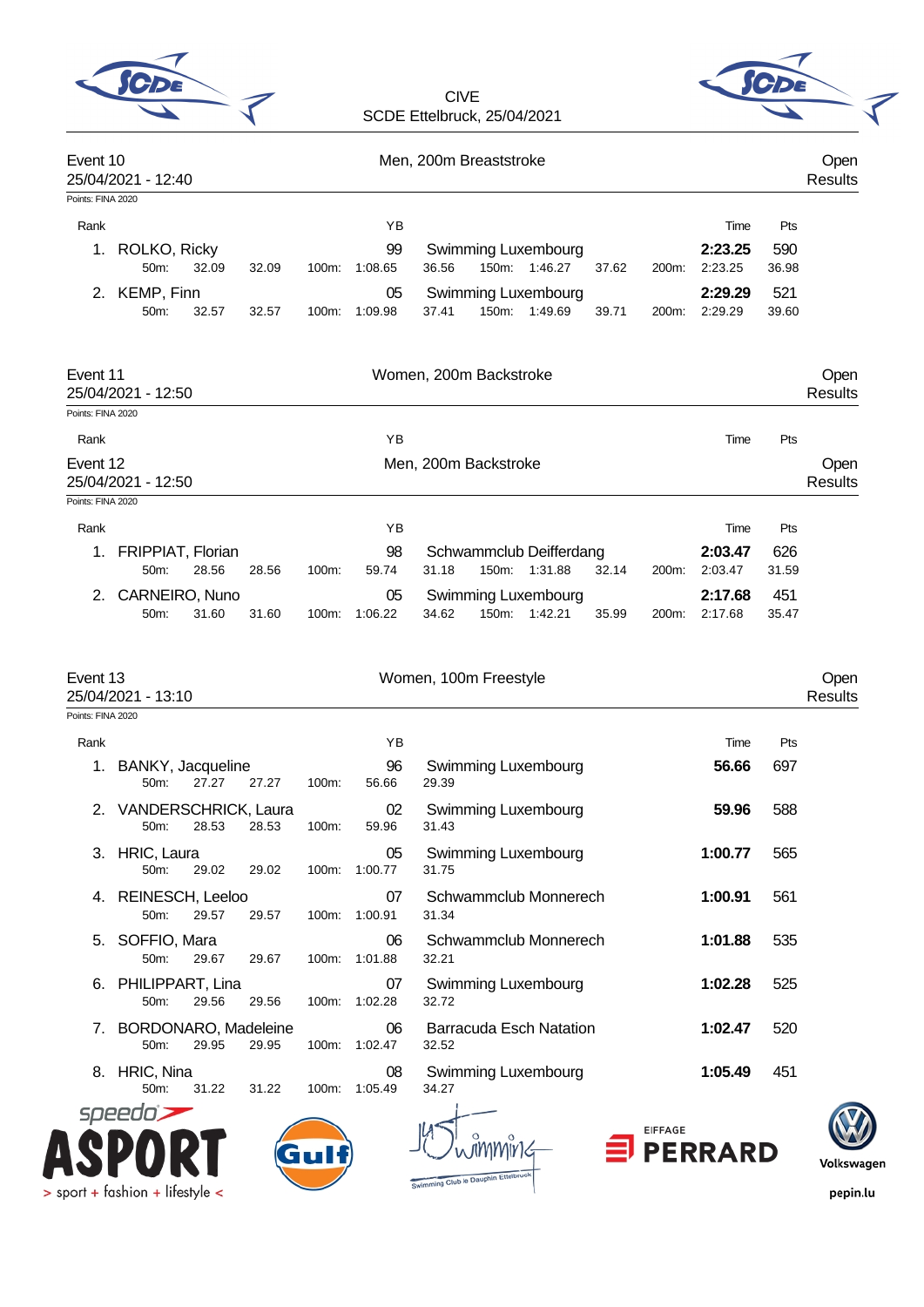



## Event 13, Women, 100m Freestyle, Open

| Rank |                            |       |       | ΥB            |                                 | Time    | Pts  |
|------|----------------------------|-------|-------|---------------|---------------------------------|---------|------|
|      | 9. CARNEIRO, Sofia<br>50m: | 31.61 | 31.61 | 100m: 1:06.99 | 06 Swimming Luxembourg<br>35.38 | 1:06.99 | -422 |

| Event 14          | 25/04/2021 - 13:20                   |       |       |       |                 | Men, 100m Freestyle                   |       |     | Open<br>Results |
|-------------------|--------------------------------------|-------|-------|-------|-----------------|---------------------------------------|-------|-----|-----------------|
| Points: FINA 2020 |                                      |       |       |       |                 |                                       |       |     |                 |
| Rank              |                                      |       |       |       | ΥB              |                                       | Time  | Pts |                 |
| 1.                | VANDERSCHRICK, Stephan<br>50m:       | 25.10 | 25.10 | 100m: | $00\,$<br>51.89 | Swimming Luxembourg<br>26.79          | 51.89 | 649 |                 |
| 2.                | JAAS, Jeff<br>50m:                   | 25.71 | 25.71 | 100m: | 04<br>53.72     | Swimming Club Le Dauphin Ett<br>28.01 | 53.72 | 585 |                 |
| 3.                | CONSTANTINO CAEIRO, Diogo<br>$50m$ : | 26.35 | 26.35 | 100m: | 03<br>54.23     | Cercle de Natation Dudelange<br>27.88 | 54.23 | 569 |                 |
| 4.                | ROLKO, Ricky<br>$50m$ :              | 25.99 | 25.99 | 100m: | 99<br>54.39     | Swimming Luxembourg<br>28.40          | 54.39 | 564 |                 |
| 5.                | <b>FLOREAN, Darius</b><br>$50m$ :    | 26.40 | 26.40 | 100m: | 05<br>55.57     | Swimming Luxembourg<br>29.17          | 55.57 | 528 |                 |
| 6.                | <b>DURAKOVIC, Tarik</b><br>$50m$ :   | 26.27 | 26.27 | 100m: | 05<br>55.68     | Swimming Luxembourg<br>29.41          | 55.68 | 525 |                 |
| 7.                | KEMP, Finn<br>50m:                   | 26.81 | 26.81 | 100m: | 05<br>56.17     | Swimming Luxembourg<br>29.36          | 56.17 | 512 |                 |
| 8.                | CARNEIRO, Nuno<br>50m:               | 27.63 | 27.63 | 100m: | 05<br>58.10     | Swimming Luxembourg<br>30.47          | 58.10 | 462 |                 |

25/04/2021 - 13:30

Event 15 Communication of the UV Communication of the UV Communication of the UV Communication of the Open 25/04/2021 - 13:30 Communication of the UV Communication of the Open 25/04/2021 - 13:30 Communication of the UV Com

## Points: FINA 2020

| Rank |                   |         |       |          | ΥB      |       |                       |                              |         |                  | Time    | Pts   |
|------|-------------------|---------|-------|----------|---------|-------|-----------------------|------------------------------|---------|------------------|---------|-------|
| 1.   | BANKY, Jacqueline |         |       |          | 96      |       |                       | Swimming Luxembourg          |         |                  | 4:26.51 | 676   |
|      | $50m$ :           | 29.61   | 29.61 | 150m:    | 1:35.95 | 33.93 | 250m:                 | 2:44.25                      | 33.94   | 350 <sub>m</sub> | 3:52.85 | 34.26 |
|      | 100m:             | 1:02.02 | 32.41 | 200m:    | 2:10.31 | 34.36 | 300m:                 | 3:18.59                      | 34.34   | 400m:            | 4:26.51 | 33.66 |
| 2.   | REINESCH, Leeloo  |         |       |          | 07      |       | Schwammclub Monnerech |                              | 4:38.45 | 592              |         |       |
|      | $50m$ :           | 31.13   | 31.13 | 150m:    | 1.41.15 | 35.50 | 250m:                 | 2:52.25                      | 35.32   | 350m:            | 4:03.61 | 35.90 |
|      | $100m$ :          | 1:05.65 | 34.52 | 200m:    | 2:16.93 | 35.78 | 300m:                 | 3:27.71                      | 35.46   | 400m:            | 4:38.45 | 34.84 |
| 3.   | ALBERS, Neele     |         |       |          | 05      |       |                       | Swimming Club Le Dauphin Ett |         |                  | 4:47.39 | 539   |
|      | $50m$ :           | 32.32   | 32.32 | $150m$ : | 1:43.59 | 35.89 | 250m:                 | 2:56.99                      | 37.03   | 350m:            | 4:11.32 | 37.14 |
|      | $100m$ :          | 1:07.70 | 35.38 | 200m:    | 2:19.96 | 36.37 | 300m:                 | 3:34.18                      | 37.19   | 400m:            | 4:47.39 | 36.07 |
| 4.   | BLESES, Joyce     |         |       |          | 08      |       |                       | Swimming Club Le Dauphin Ett |         |                  | 4:59.75 | 475   |
|      | $50m$ :           | 33.80   | 33.80 | 150m.    | 1:49.64 | 38.33 | 250m:                 | 3:06.07                      | 38.52   | 350m:            | 4:23.14 | 38.76 |
|      | 100m:             | 1:11.31 | 37.51 | 200m:    | 2:27.55 | 37.91 | 300m:                 | 3:44.38                      | 38.31   | 400m:            | 4:59.75 | 36.61 |